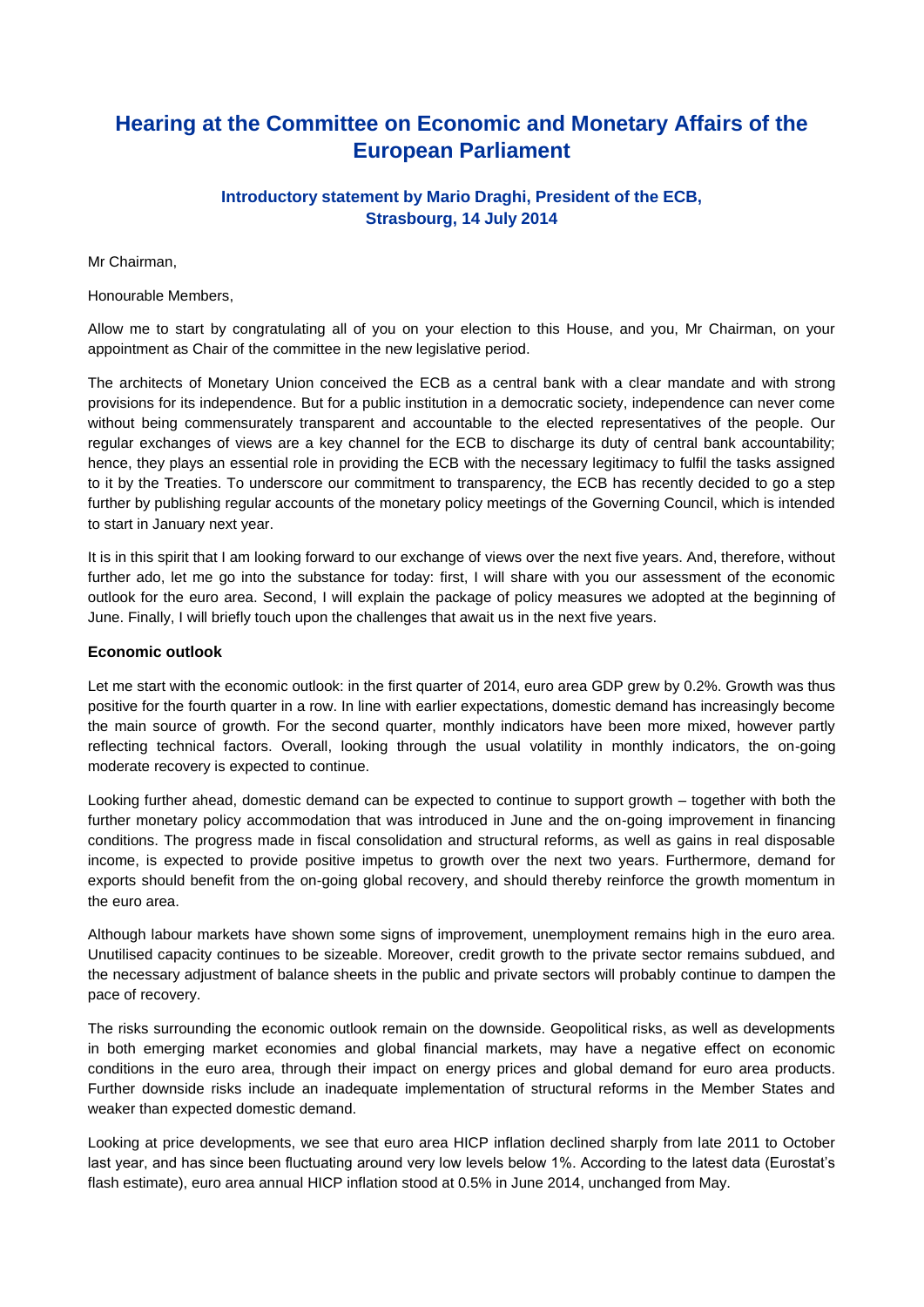Annual HICP inflation is expected to remain at low levels over coming months, before increasing gradually in 2015 and 2016. At the same time, medium to long-term inflation expectations remain firmly anchored in line with price stability.

Upside and downside risks to the outlook for price developments are both seen as limited and broadly balanced over the medium term. We will monitor the possible repercussions of geopolitical risks and exchange rate developments closely in this context. The exchange rate is not a policy target for the ECB. Nevertheless, the exchange rate remains an important driver of future inflation in the euro area. Certainly, the appreciation that took place since mid-2012 had an impact on price stability. In the present context, an appreciated exchange rate is a risk to the sustainability of the recovery.

#### **Recent monetary policy measures**

Let me now move to explaining our monetary policy stance.

We decided on a number of monetary policy measures in early June. These measures are aimed at providing additional monetary policy accommodation by supporting lending to the real economy. In line with our price stability mandate, these decisions are an essential contribution to bringing inflation rates closer to 2%. They will also contribute to a further strengthening of the recovery.

> Specifically, we lowered all key interest rates further. Our main refinancing rate now stands at 0.15%. Accordingly, our deposit facility rate has been cut to a negative level and now stands at -0.10%.

- We will conduct targeted longer-term refinancing operations (TLTROs) as of September 2014. In these operations, banks will be entitled to borrow from the Eurosystem, conditional on their lending to the private non-financial sector, with loans to households for house purchase being excluded.
- In addition, we are intensifying our work in preparation of possible outright purchases in the market for assetbacked securities (ABSs).
- Furthermore, we also decided that at least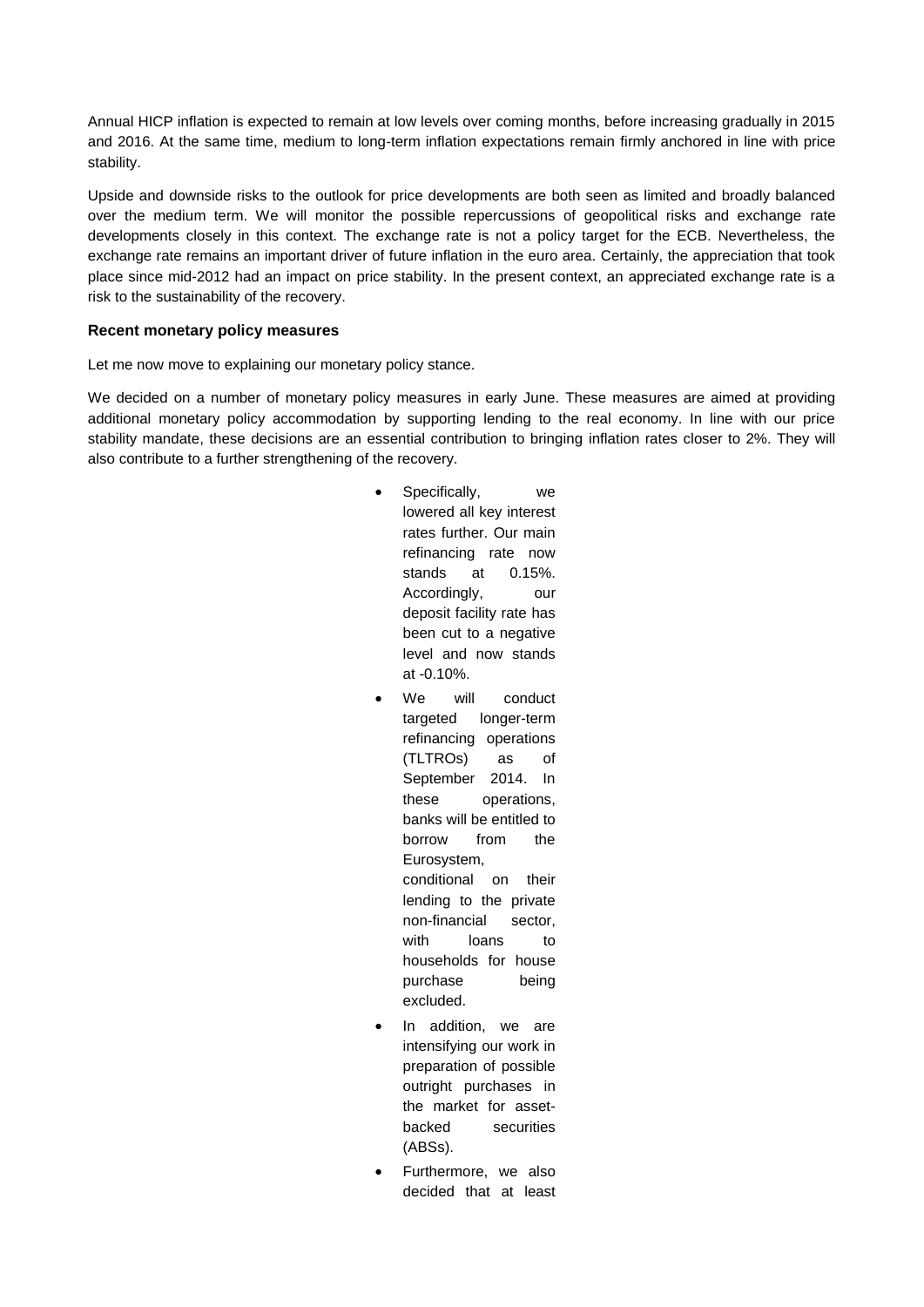until the end of 2016, we will continue to fully meet the demand of banks for liquidity in our refinancing operations – of course, against adequate collateral.

 Finally, we have suspended the weekly operations to absorb the liquidity injected under the Securities Markets Programme.

We took these decisions to enable our accommodative monetary policy stance to better feed through to the wider economy. Weak credit growth in the euro area, particularly to small businesses, has been a major headwind for the recovery. Indirectly, it has been a continuous drag on inflation over the recent past. In fact, despite significant reductions in policy interest rates and, overall, more contained macroeconomic risks, bank-intermediated credit growth remains subdued and lending rates for small businesses are well above the levels usually observed in similar phases of the business cycle.

To address this challenge, our TLTROs are tailored to incentivise bank lending to the real economy in the euro area. The TLTROs will provide long-term funding to participating banks. This should ease their financing costs, allowing banks to pass on such attractive conditions to their customers. This will ease credit conditions and stimulate credit creation. Moreover, the growth of our balance sheet as a result of a significant take-up in our TLTROs will put downward pressure on interest rates in the money markets. This will contribute further to lowering the banking sector's funding costs.

However, the TLTROs will not merely provide long-term funding. The TLTROs are targeted operations: the stronger the flows of new net lending to non-financial corporations and consumers (relative to a specified benchmark), the higher the amount that banks will be permitted to borrow from the Eurosystem at very attractive terms and conditions over a period of up to four years. Hence, we have built in strong incentives for banks to expand their lending beyond original plans – both banks with a recent record of positive lending and those that have been deleveraging.

Overall, the measures adopted last month have already provided additional monetary policy accommodation. Even though substantial easing measures had already been priced in by markets before the Governing Council's June meeting, money market rates and bond yields declined further after the announcement of our decisions. Expectations with respect to short-term money market rates have come down some basis points from their already very low levels.

Looking forward, we will maintain a high degree of monetary policy accommodation. In view of the outlook for inflation, we will keep the key ECB interest rates at current levels for an extended period of time. Moreover, the ECB continues to stand ready to take action, if necessary, to further address risks of too prolonged a period of low inflation. This could also include the use of other unconventional instruments in line with our price stability mandate.

### **Challenges ahead**

Let me now turn to the challenges that the euro area will face in the years to come. In the last legislative period, a great deal has been done to restore stability as a key prerequisite for economic dynamism. This has resulted in a return of confidence to the euro area. But high public and private debt, low growth and unacceptably high levels of unemployment are reminding us that the most pressing matter now is to bring the euro area back onto a path of shared prosperity.